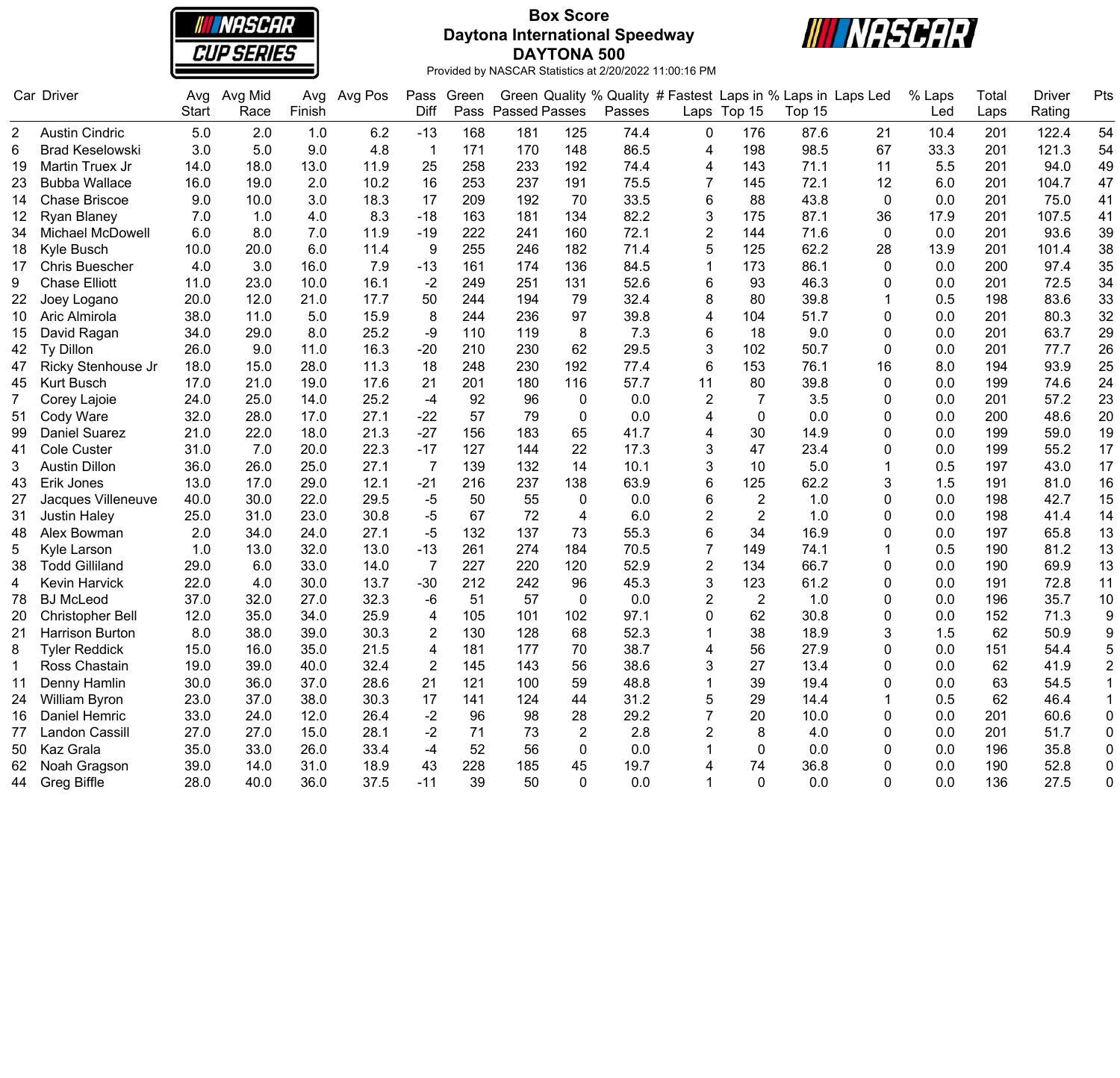

### **Average Running Position Daytona International Speedway DAYTONA 500**



| Rank Car       |                 | Driver                  | Team                                        | Races | Average Place |
|----------------|-----------------|-------------------------|---------------------------------------------|-------|---------------|
| 1              | $6\phantom{1}6$ | <b>Brad Keselowski</b>  | Violet Defense Ford                         | 1     | 4.826         |
| $\overline{2}$ | 2               | <b>Austin Cindric</b>   | eCascadia Ford                              | 1     | 6.219         |
| 3              | 17              | <b>Chris Buescher</b>   | <b>Fastenal Ford</b>                        | 1     | 7.876         |
| 4              | 12              | Ryan Blaney             | Menards\Great Lakes Flooring Ford           | 1     | 8.294         |
| 5              | 23              | <b>Bubba Wallace</b>    | Door Dash Toyota                            | 1     | 10.229        |
| 6              | 47              | Ricky Stenhouse Jr      | Food 4 Less/ Slim Jim Chevrolet             | 1     | 11.254        |
| 7              | 18              | Kyle Busch              | M&M's Toyota                                | 1     | 11.378        |
| 8              | 19              | Martin Truex Jr         | Bass Pro Shops Toyota                       | 1     | 11.940        |
| 9              | 34              | <b>Michael McDowell</b> | Love's Travel Stops Ford                    | 1     | 11.940        |
| 10             | 43              | Erik Jones              | <b>FOCUSfactor Chevrolet</b>                | 1     | 12.139        |
| 11             | $\sqrt{5}$      | Kyle Larson             | HendrickCars.com Chevrolet                  | 1     | 12.985        |
| 12             | $\overline{4}$  | Kevin Harvick           | Busch Light Ford                            | 1     | 13.677        |
| 13             | 38              | <b>Todd Gilliland</b>   | First Phase Ford                            | 1     | 14.035        |
| 14             | 10              | Aric Almirola           | Farmer John Ford                            | 1     | 15.876        |
| 15             | 9               | <b>Chase Elliott</b>    | <b>NAPA Auto Parts Chevrolet</b>            | 1     | 16.095        |
| 16             | 42              | Ty Dillon               | <b>Black Rifle Coffee Company Chevrolet</b> | 1     | 16.318        |
| 17             | 45              | Kurt Busch              | Monster Energy Toyota                       | 1     | 17.632        |
| 18             | 22              | Joey Logano             | Shell Pennzoil Ford                         |       | 17.657        |
| 19             | 14              | <b>Chase Briscoe</b>    | <b>Mahindra Tractors Ford</b>               | 1     | 18.269        |
| 20             | 62              | Noah Gragson            | <b>Beard Motorsports Chevrolet</b>          | 1     | 18.930        |
| 21             | 99              | <b>Daniel Suarez</b>    | Freeway Insurance Chevrolet                 | 1     | 21.338        |
| 22             | 8               | <b>Tyler Reddick</b>    | <b>Guaranteed Rate Chevrolet</b>            | 1     | 21.547        |
| 23             | 41              | Cole Custer             | HaasTooling.com Ford                        | 1     | 22.294        |
| 24             | $\overline{7}$  | Corey Lajoie            | <b>Nations Guard Chevrolet</b>              | 1     | 25.189        |
| 25             | 15              | David Ragan             | <b>Rick Ware Racing Ford</b>                | 1     | 25.204        |
| 26             | 20              | Christopher Bell        | SiriusXM Toyota                             | 1     | 25.851        |
| 27             | 16              | Daniel Hemric           | Kaulig Racing Chevrolet                     | 1     | 26.413        |
| 28             | 48              | Alex Bowman             | Ally Chevrolet                              | 1     | 27.124        |
| 29             | 51              | Cody Ware               | Nurtec ODT Ford                             | 1     | 27.124        |
| 30             | $\mathbf{3}$    | <b>Austin Dillon</b>    | <b>True Velocity Chevrolet</b>              | 1     | 27.149        |
| 31             | 77              | Landon Cassill          | Voyager: Crypto for All Chevrolet           | 1     | 28.050        |
| 32             | 11              | Denny Hamlin            | FedEx Express Toyota                        | 1     | 28.567        |
| 33             | 27              | Jacques Villeneuve      | Team Hezeberg powered by Reaume             | 1     | 29.483        |
| 34             | 21              | Harrison Burton         | Motorcraft \ Quick Lane Ford                |       | 30.269        |
| 35             | 24              | William Byron           | Valvoline Chevrolet                         | 1     | 30.284        |
| 36             | 31              | <b>Justin Haley</b>     | LeafFilter Gutter Protection Chevrolet      | 1     | 30.806        |
| 37 78          |                 | <b>BJ</b> McLeod        | <b>Skyview Partners Ford</b>                | 1     | 32.348        |
| 38             | $\overline{1}$  | Ross Chastain           | <b>Howler Head Chevrolet</b>                | 1     | 32.433        |
| 39             | 50              | Kaz Grala               | <b>TMT Racing Chevrolet</b>                 | 1     | 33.433        |
| 40             | 44              | <b>Greg Biffle</b>      | NY Racing Team Chevrolet                    | 1     | 37.527        |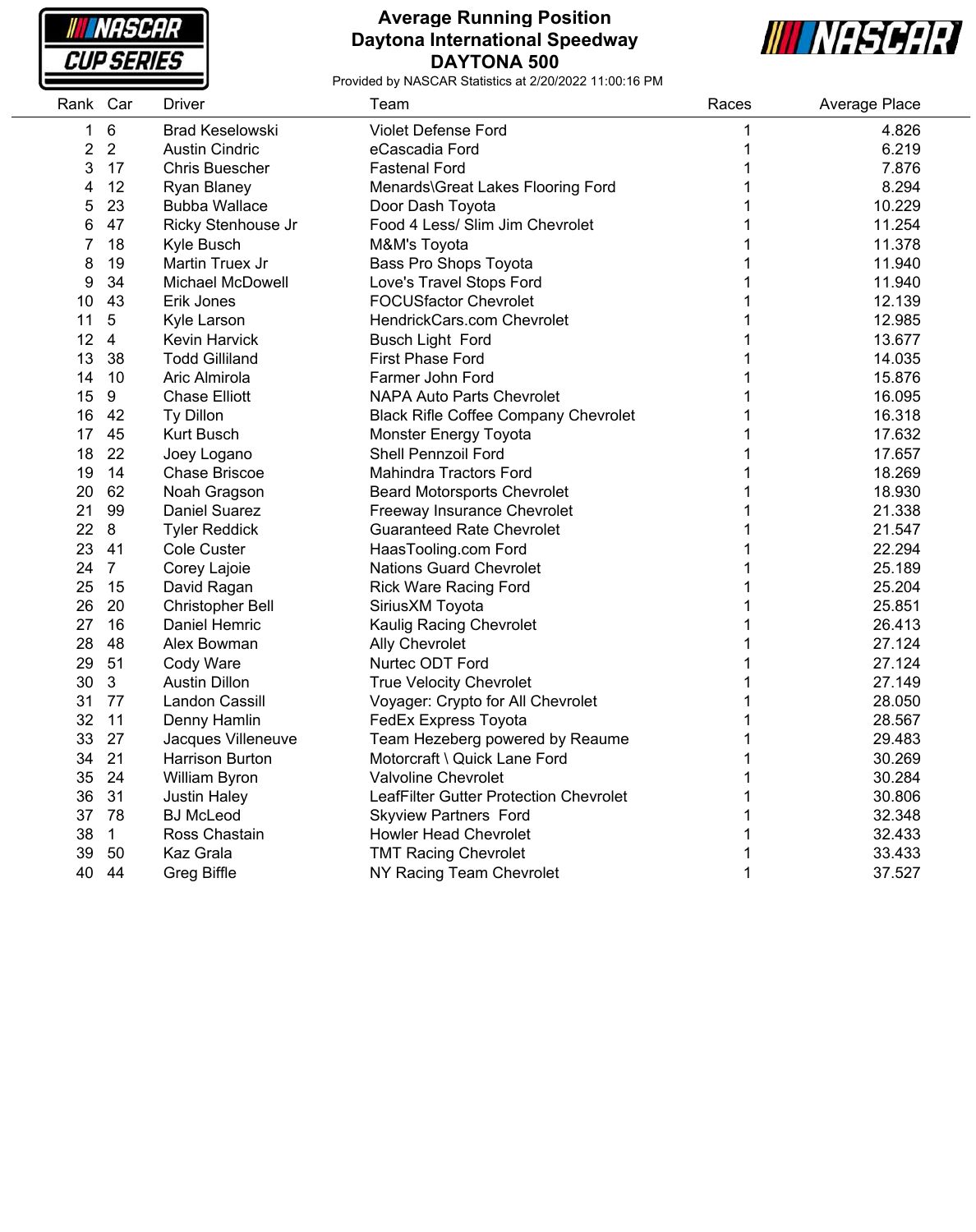

# **Closers Daytona International Speedway DAYTONA 500**



| Rank           | Car            | <b>Driver</b>           | Team                               | Avg. Finish | Avg. Spots Gained | <b>Positions Moved Up</b> |
|----------------|----------------|-------------------------|------------------------------------|-------------|-------------------|---------------------------|
| 1              | 10             | Aric Almirola           | Farmer John Ford                   | 5.00        | 13.0              | 13                        |
| $\overline{2}$ | 15             | David Ragan             | <b>Rick Ware Racing Ford</b>       | 8.00        | 12.0              | 12                        |
| 3              | 14             | <b>Chase Briscoe</b>    | Mahindra Tractors Ford             | 3.00        | 12.0              | 12                        |
| 4              | 45             | <b>Kurt Busch</b>       | Monster Energy Toyota              | 19.00       | 8.0               | $\,8\,$                   |
| 5              | 22             | Joey Logano             | Shell Pennzoil Ford                | 21.00       | 8.0               | 8                         |
| 6              | $\overline{7}$ | Corey Lajoie            | <b>Nations Guard Chevrolet</b>     | 14.00       | 8.0               | 8                         |
| 7              | 48             | Alex Bowman             | <b>Ally Chevrolet</b>              | 24.00       | 7.0               | $\overline{7}$            |
| 8              | 16             | Daniel Hemric           | Kaulig Racing Chevrolet            | 12.00       | 7.0               | $\overline{7}$            |
| 9              | 50             | Kaz Grala               | <b>TMT Racing Chevrolet</b>        | 26.00       | 7.0               | $\overline{7}$            |
| 10             | 77             | <b>Landon Cassill</b>   | Voyager: Crypto for All            | 15.00       | 6.0               | 6                         |
| 11             | 99             | <b>Daniel Suarez</b>    | Freeway Insurance Chevrolet        | 18.00       | 6.0               | 6                         |
| 12             | 51             | Cody Ware               | Nurtec ODT Ford                    | 17.00       | 6.0               | 6                         |
| 13             | $\overline{2}$ | <b>Austin Cindric</b>   | eCascadia Ford                     | 1.00        | 6.0               | 6                         |
| 14             | 3              | <b>Austin Dillon</b>    | <b>True Velocity Chevrolet</b>     | 25.00       | $5.0$             | 5                         |
| 15             | 78             | <b>BJ</b> McLeod        | <b>Skyview Partners Ford</b>       | 27.00       | 5.0               | 5                         |
| 16             | 42             | Ty Dillon               | <b>Black Rifle Coffee Company</b>  | 11.00       | 5.0               | 5                         |
| 17             | 12             | <b>Ryan Blaney</b>      | Menards\Great Lakes                | 4.00        | 5.0               | 5                         |
| 18             | 41             | <b>Cole Custer</b>      | HaasTooling.com Ford               | 20.00       | 5.0               | 5                         |
| 19             | 31             | <b>Justin Haley</b>     | LeafFilter Gutter Protection       | 23.00       | 5.0               | 5                         |
| 20             | 27             | Jacques Villeneuve      | Team Hezeberg powered by           | 22.00       | 4.0               | 4                         |
| 21             | 34             | Michael McDowell        | Love's Travel Stops Ford           | 7.00        | 4.0               | 4                         |
| 22             | 6              | <b>Brad Keselowski</b>  | <b>Violet Defense Ford</b>         | 9.00        | 3.0               | 3                         |
| 23             | 9              | <b>Chase Elliott</b>    | <b>NAPA Auto Parts Chevrolet</b>   | 10.00       | 3.0               | 3                         |
| 24             | 19             | Martin Truex Jr         | Bass Pro Shops Toyota              | 13.00       | 1.0               | 1                         |
| 25             | 23             | <b>Bubba Wallace</b>    | Door Dash Toyota                   | 2.00        | 1.0               | 1                         |
| 26             | 20             | <b>Christopher Bell</b> | SiriusXM Toyota                    | 34.00       | 1.0               | 1                         |
| 27             | 44             | <b>Greg Biffle</b>      | NY Racing Team Chevrolet           | 36.00       | 0.0               | 0                         |
| 28             | 11             | Denny Hamlin            | FedEx Express Toyota               | 37.00       | 0.0               | $\pmb{0}$                 |
| 29             | $\mathbf{1}$   | Ross Chastain           | <b>Howler Head Chevrolet</b>       | 40.00       | 0.0               | 0                         |
| 30             | 24             | William Byron           | Valvoline Chevrolet                | 38.00       | 0.0               | 0                         |
| 31             | 21             | Harrison Burton         | Motorcraft \ Quick Lane Ford       | 39.00       | 0.0               | 0                         |
| 32             | 18             | Kyle Busch              | M&M's Toyota                       | 6.00        | $-1.0$            | $-1$                      |
| 33             | 8              | <b>Tyler Reddick</b>    | <b>Guaranteed Rate Chevrolet</b>   | 35.00       | $-1.0$            | $-1$                      |
| 34             | 17             | <b>Chris Buescher</b>   | <b>Fastenal Ford</b>               | 16.00       | $-14.0$           | $-14$                     |
| 35             | 62             | Noah Gragson            | <b>Beard Motorsports Chevrolet</b> | 31.00       | $-14.0$           | $-14$                     |
| 36             | 43             | Erik Jones              | <b>FOCUSfactor Chevrolet</b>       | 29.00       | $-19.0$           | $-19$                     |
| 37             | 4              | Kevin Harvick           | <b>Busch Light Ford</b>            | 30.00       | $-22.0$           | $-22$                     |
| 38             | 47             | Ricky Stenhouse Jr      | Food 4 Less/ Slim Jim              | 28.00       | $-27.0$           | $-27$                     |
| 39             | 38             | <b>Todd Gilliland</b>   | <b>First Phase Ford</b>            | 33.00       | $-27.0$           | $-27$                     |
| 40             | 5              | Kyle Larson             | HendrickCars.com Chevrolet         | 32.00       | $-28.0$           | $-28$                     |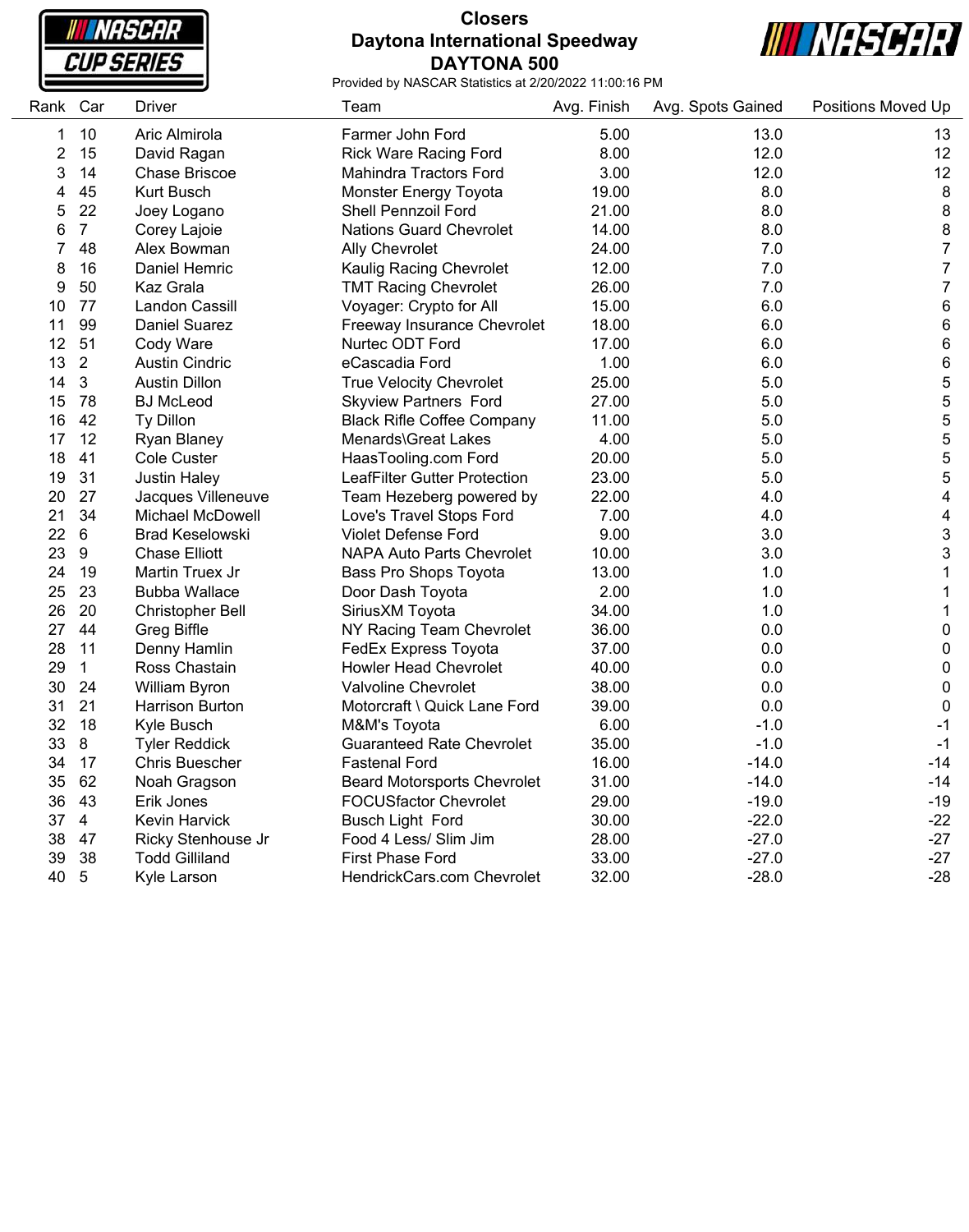**NASCAR CUP SERIES** 

# **Driver Rating Daytona International Speedway DAYTONA 500**



| Rank Car |                | Driver                  | Team                               | <b>Points Position</b>    | Avg. Rating |
|----------|----------------|-------------------------|------------------------------------|---------------------------|-------------|
| 1        | $\sqrt{2}$     | <b>Austin Cindric</b>   | eCascadia Ford                     | 1                         | 122.4       |
| 2        | $\,6\,$        | <b>Brad Keselowski</b>  | <b>Violet Defense Ford</b>         | $\overline{2}$            | 121.3       |
| 3        | 12             | Ryan Blaney             | Menards\Great Lakes                | 6                         | 107.5       |
| 4        | 23             | <b>Bubba Wallace</b>    | Door Dash Toyota                   | 4                         | 104.7       |
| 5        | 18             | Kyle Busch              | M&M's Toyota                       | 8                         | 101.4       |
| 6        | 17             | <b>Chris Buescher</b>   | <b>Fastenal Ford</b>               | 9                         | 97.4        |
| 7        | 19             | Martin Truex Jr         | Bass Pro Shops Toyota              | $\ensuremath{\mathsf{3}}$ | 94.0        |
| 8        | 47             | Ricky Stenhouse Jr      | Food 4 Less/ Slim Jim              | 15                        | 93.9        |
| 9        | 34             | <b>Michael McDowell</b> | Love's Travel Stops Ford           | $\overline{7}$            | 93.6        |
| 10       | 22             | Joey Logano             | Shell Pennzoil Ford                | 11                        | 83.6        |
| 11       | 5              | Kyle Larson             | HendrickCars.com Chevrolet         | 26                        | 81.2        |
| 12       | 43             | Erik Jones              | FOCUSfactor Chevrolet              | 22                        | 81.0        |
| 13       | 10             | Aric Almirola           | Farmer John Ford                   | 12                        | 80.3        |
| 14       | 42             | Ty Dillon               | <b>Black Rifle Coffee Company</b>  | 14                        | 77.7        |
| 15       | 14             | <b>Chase Briscoe</b>    | <b>Mahindra Tractors Ford</b>      | 5                         | 75.0        |
| 16       | 45             | Kurt Busch              | Monster Energy Toyota              | 16                        | 74.6        |
| 17       | $\overline{4}$ | Kevin Harvick           | <b>Busch Light Ford</b>            | 28                        | 72.8        |
| 18       | 9              | <b>Chase Elliott</b>    | <b>NAPA Auto Parts Chevrolet</b>   | 10                        | 72.5        |
| 19       | 20             | Christopher Bell        | SiriusXM Toyota                    | 30                        | 71.3        |
| 20       | 38             | <b>Todd Gilliland</b>   | <b>First Phase Ford</b>            | 27                        | 69.9        |
| 21       | 48             | Alex Bowman             | <b>Ally Chevrolet</b>              | 25                        | 65.8        |
| 22       | 15             | David Ragan             | <b>Rick Ware Racing Ford</b>       | 13                        | 63.7        |
| 23       | 16             | Daniel Hemric           | Kaulig Racing Chevrolet            | 36                        | 60.6        |
| 24       | 99             | <b>Daniel Suarez</b>    | Freeway Insurance Chevrolet        | 19                        | 59.0        |
| 25       | $\overline{7}$ | Corey Lajoie            | <b>Nations Guard Chevrolet</b>     | 17                        | 57.2        |
| 26       | 41             | <b>Cole Custer</b>      | HaasTooling.com Ford               | 20                        | 55.2        |
| 27       | 11             | Denny Hamlin            | FedEx Express Toyota               | 34                        | 54.5        |
| 28       | 8              | <b>Tyler Reddick</b>    | <b>Guaranteed Rate Chevrolet</b>   | 32                        | 54.4        |
| 29       | 62             | Noah Gragson            | <b>Beard Motorsports Chevrolet</b> | 39                        | 52.8        |
| 30       | 77             | Landon Cassill          | Voyager: Crypto for All            | 37                        | 51.7        |
| 31       | 21             | <b>Harrison Burton</b>  | Motorcraft \ Quick Lane Ford       | 31                        | 50.9        |
| 32       | 51             | Cody Ware               | Nurtec ODT Ford                    | 18                        | 48.6        |
| 33       | 24             | William Byron           | Valvoline Chevrolet                | 35                        | 46.4        |
| 34       | $\mathbf{3}$   | <b>Austin Dillon</b>    | <b>True Velocity Chevrolet</b>     | 21                        | 43.0        |
| 35       | 27             | Jacques Villeneuve      | Team Hezeberg powered by           | 23                        | 42.7        |
| 36       | $\mathbf{1}$   | Ross Chastain           | <b>Howler Head Chevrolet</b>       | 33                        | 41.9        |
| 37       | 31             | <b>Justin Haley</b>     | LeafFilter Gutter Protection       | 24                        | 41.4        |
| 38       | 50             | Kaz Grala               | <b>TMT Racing Chevrolet</b>        | 38                        | 35.8        |
| 39       | 78             | <b>BJ McLeod</b>        | <b>Skyview Partners Ford</b>       | 29                        | 35.7        |
| 40       | 44             | Greg Biffle             | NY Racing Team Chevrolet           | 40                        | 27.5        |
|          |                |                         |                                    |                           |             |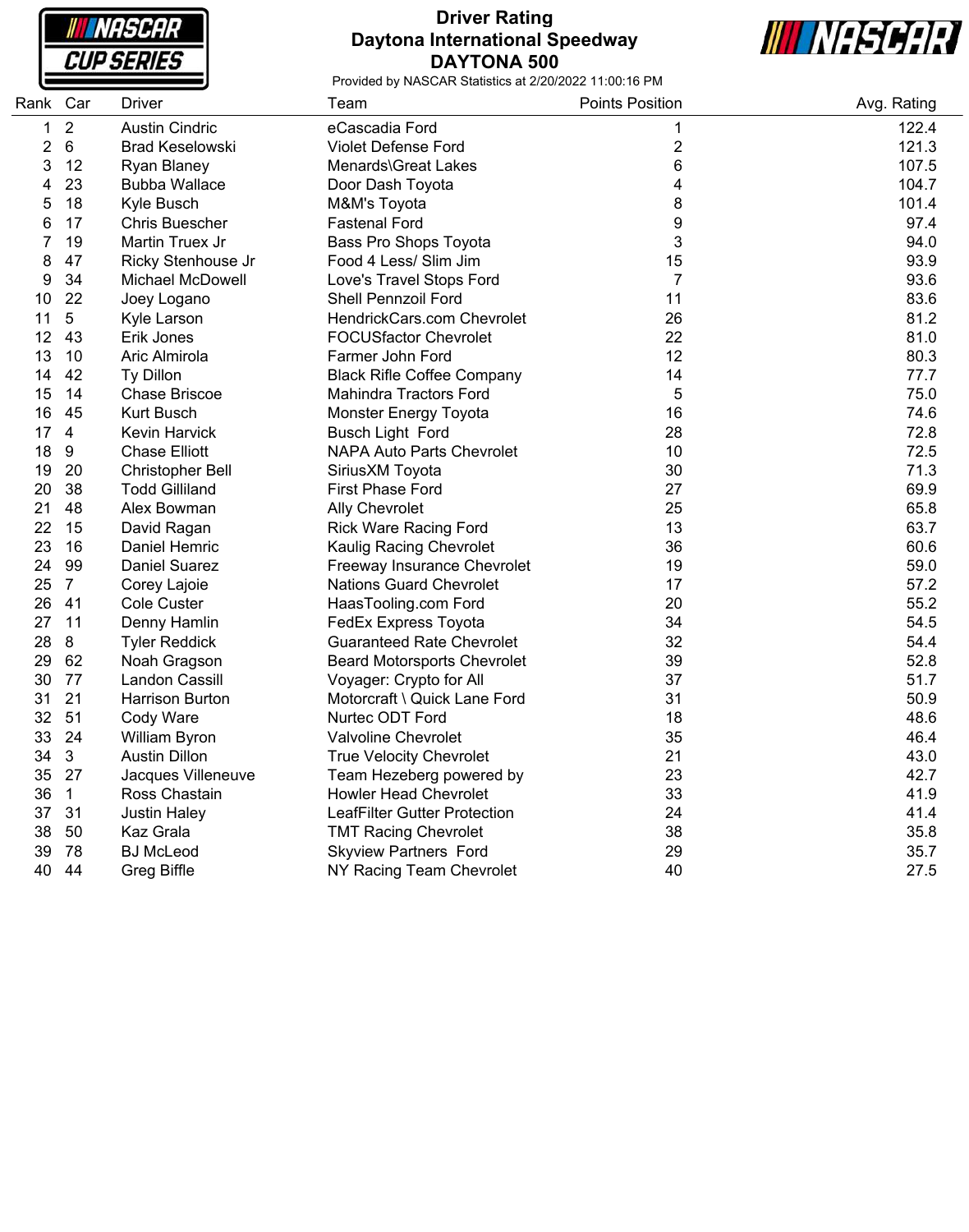

### **Fastest Drivers Early in Run Daytona International Speedway DAYTONA 500**



| Rank           | Car            | Driver                 | Team                              | <b>Points Position</b> | Average Rank |
|----------------|----------------|------------------------|-----------------------------------|------------------------|--------------|
| 1              | 18             | Kyle Busch             | M&M's Toyota                      | 8                      | 1.000        |
| $\overline{2}$ | $\overline{2}$ | <b>Austin Cindric</b>  | eCascadia Ford                    |                        | 2.000        |
| 3              | 23             | <b>Bubba Wallace</b>   | Door Dash Toyota                  | 4                      | 3.000        |
| 4              | 17             | <b>Chris Buescher</b>  | <b>Fastenal Ford</b>              | 9                      | 4.000        |
| 5              | 6              | <b>Brad Keselowski</b> | <b>Violet Defense Ford</b>        | $\overline{2}$         | 5.000        |
| 6              | 10             | Aric Almirola          | Farmer John Ford                  | 12                     | 6.000        |
|                | 12             | Ryan Blaney            | Menards\Great Lakes Flooring      | 6                      | 7.000        |
| 8              | 50             | Kaz Grala              | <b>TMT Racing Chevrolet</b>       | 38                     | 8.000        |
| 9              | 78             | <b>BJ</b> McLeod       | <b>Skyview Partners Ford</b>      | 29                     | 9.000        |
| 10             | 41             | <b>Cole Custer</b>     | HaasTooling.com Ford              | 20                     | 10.000       |
| 11             | 7              | Corey Lajoie           | <b>Nations Guard Chevrolet</b>    | 17                     | 11.000       |
| 12             | 42             | Ty Dillon              | <b>Black Rifle Coffee Company</b> | 14                     | 12.000       |
| 13             | 99             | <b>Daniel Suarez</b>   | Freeway Insurance Chevrolet       | 19                     | 13.000       |
| 14             | 48             | Alex Bowman            | Ally Chevrolet                    | 25                     | 14.000       |
| 15             | 14             | <b>Chase Briscoe</b>   | Mahindra Tractors Ford            | 5                      | 15.000       |
| 16             | 34             | Michael McDowell       | Love's Travel Stops Ford          | 7                      | 16.000       |
| 17             | 9              | <b>Chase Elliott</b>   | <b>NAPA Auto Parts Chevrolet</b>  | 10                     | 17.000       |
| 18             | -31            | <b>Justin Haley</b>    | LeafFilter Gutter Protection      | 24                     | 18.000       |
| 19             | 45             | <b>Kurt Busch</b>      | Monster Energy Toyota             | 16                     | 19.000       |
| 20             | 51             | Cody Ware              | Nurtec ODT Ford                   | 18                     | 20.000       |
| 21             | 19             | Martin Truex Jr        | Bass Pro Shops Toyota             | 3                      | 21.000       |
| 22             | 27             | Jacques Villeneuve     | Team Hezeberg powered by          | 23                     | 22.000       |
| 23             | 15             | David Ragan            | <b>Rick Ware Racing Ford</b>      | 13                     | 23.000       |
| 24             | 16             | Daniel Hemric          | Kaulig Racing Chevrolet           | 36                     | 24.000       |
| 25             | 3              | <b>Austin Dillon</b>   | <b>True Velocity Chevrolet</b>    | 21                     | 25.000       |
| 26             | 77             | Landon Cassill         | Voyager: Crypto for All Chevrolet | 37                     | 26.000       |
| 27             | 22             | Joey Logano            | <b>Shell Pennzoil Ford</b>        | 11                     | 27.000       |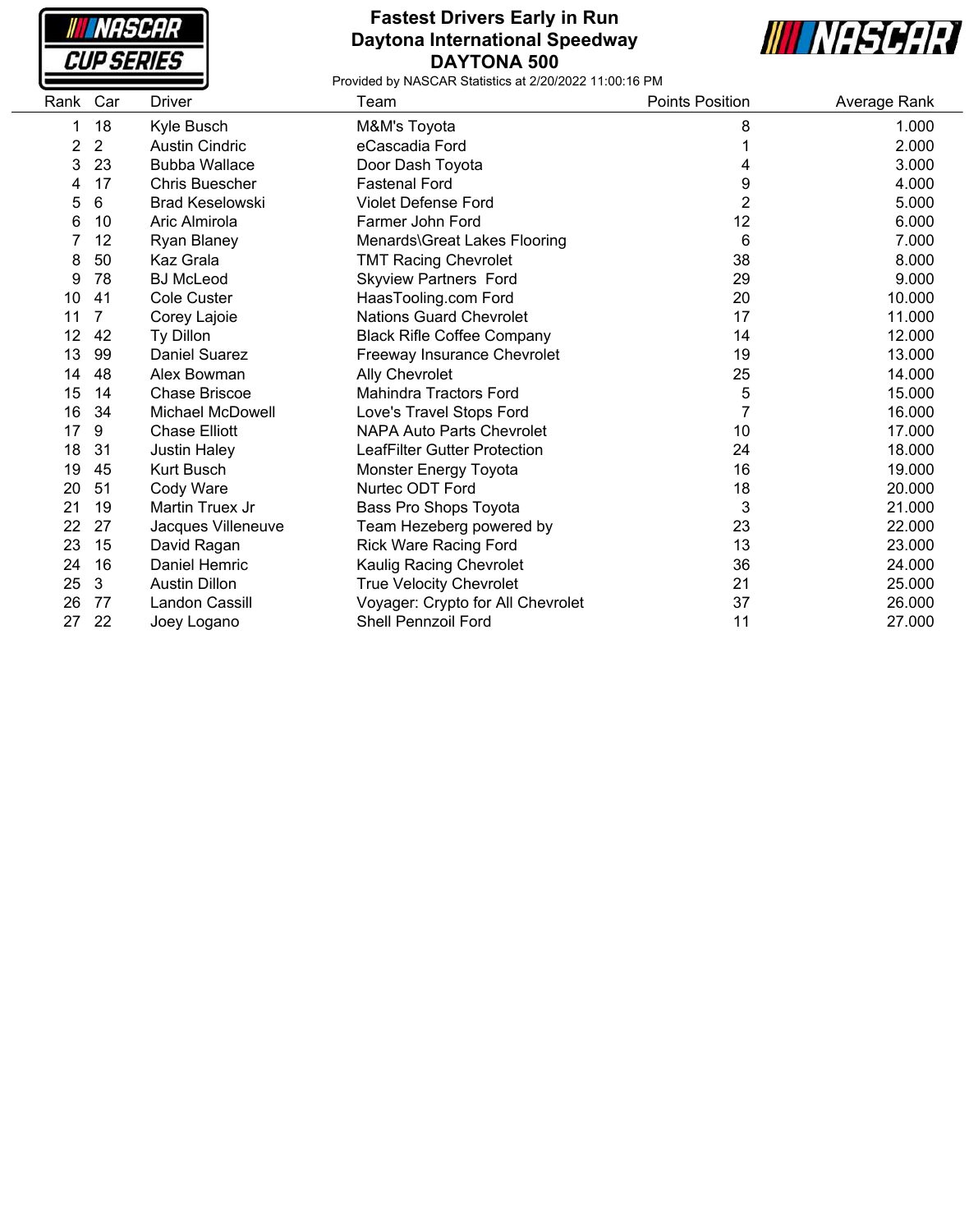| NASCAR            |
|-------------------|
| <i>CUP SERIES</i> |

### **Fastest Drivers Late in Run Daytona International Speedway DAYTONA 500**



| Rank Car |                | Driver                 | Team                              | <b>Points Position</b> | Average Rank |
|----------|----------------|------------------------|-----------------------------------|------------------------|--------------|
| 1.       | 42             | Ty Dillon              | <b>Black Rifle Coffee Company</b> | 14                     | 1.000        |
| 2        | 9              | <b>Chase Elliott</b>   | <b>NAPA Auto Parts Chevrolet</b>  | 10                     | 2.000        |
| 3        | 19             | Martin Truex Jr        | Bass Pro Shops Toyota             | 3                      | 3.000        |
| 4        | 22             | Joey Logano            | <b>Shell Pennzoil Ford</b>        | 11                     | 4.000        |
| 5        | 14             | Chase Briscoe          | <b>Mahindra Tractors Ford</b>     | 5                      | 5.000        |
| 6        | 34             | Michael McDowell       | Love's Travel Stops Ford          |                        | 6.000        |
|          | 48             | Alex Bowman            | Ally Chevrolet                    | 25                     | 7.000        |
| 8        | 41             | <b>Cole Custer</b>     | HaasTooling.com Ford              | 20                     | 8.000        |
| 9        | 99             | <b>Daniel Suarez</b>   | Freeway Insurance Chevrolet       | 19                     | 9.000        |
| 10       | 16             | <b>Daniel Hemric</b>   | Kaulig Racing Chevrolet           | 36                     | 10.000       |
| 11       | 15             | David Ragan            | <b>Rick Ware Racing Ford</b>      | 13                     | 11.000       |
| 12       | 45             | Kurt Busch             | Monster Energy Toyota             | 16                     | 12.000       |
| 13       | 7              | Corey Lajoie           | <b>Nations Guard Chevrolet</b>    | 17                     | 13.000       |
| 14       | 77             | Landon Cassill         | Voyager: Crypto for All Chevrolet | 37                     | 14.000       |
| 15       | 31             | <b>Justin Haley</b>    | LeafFilter Gutter Protection      | 24                     | 15.000       |
| 16       | 27             | Jacques Villeneuve     | Team Hezeberg powered by          | 23                     | 16.000       |
| 17       | 3              | <b>Austin Dillon</b>   | <b>True Velocity Chevrolet</b>    | 21                     | 17.000       |
| 18       | 51             | Cody Ware              | Nurtec ODT Ford                   | 18                     | 18.000       |
| 19       | 78             | <b>BJ</b> McLeod       | <b>Skyview Partners Ford</b>      | 29                     | 19.000       |
| 20       | 23             | <b>Bubba Wallace</b>   | Door Dash Toyota                  | 4                      | 20.000       |
| 21       | 18             | Kyle Busch             | M&M's Toyota                      | 8                      | 21.000       |
| 22       | 17             | <b>Chris Buescher</b>  | <b>Fastenal Ford</b>              | 9                      | 22.000       |
| 23       | 6              | <b>Brad Keselowski</b> | <b>Violet Defense Ford</b>        | $\overline{2}$         | 23.000       |
| 24       | 12             | Ryan Blaney            | Menards\Great Lakes Flooring      | 6                      | 24.000       |
| 25       | $\overline{2}$ | <b>Austin Cindric</b>  | eCascadia Ford                    |                        | 25.000       |
| 26       | 10             | Aric Almirola          | Farmer John Ford                  | 12                     | 26.000       |
| 27       | 50             | Kaz Grala              | <b>TMT Racing Chevrolet</b>       | 38                     | 27.000       |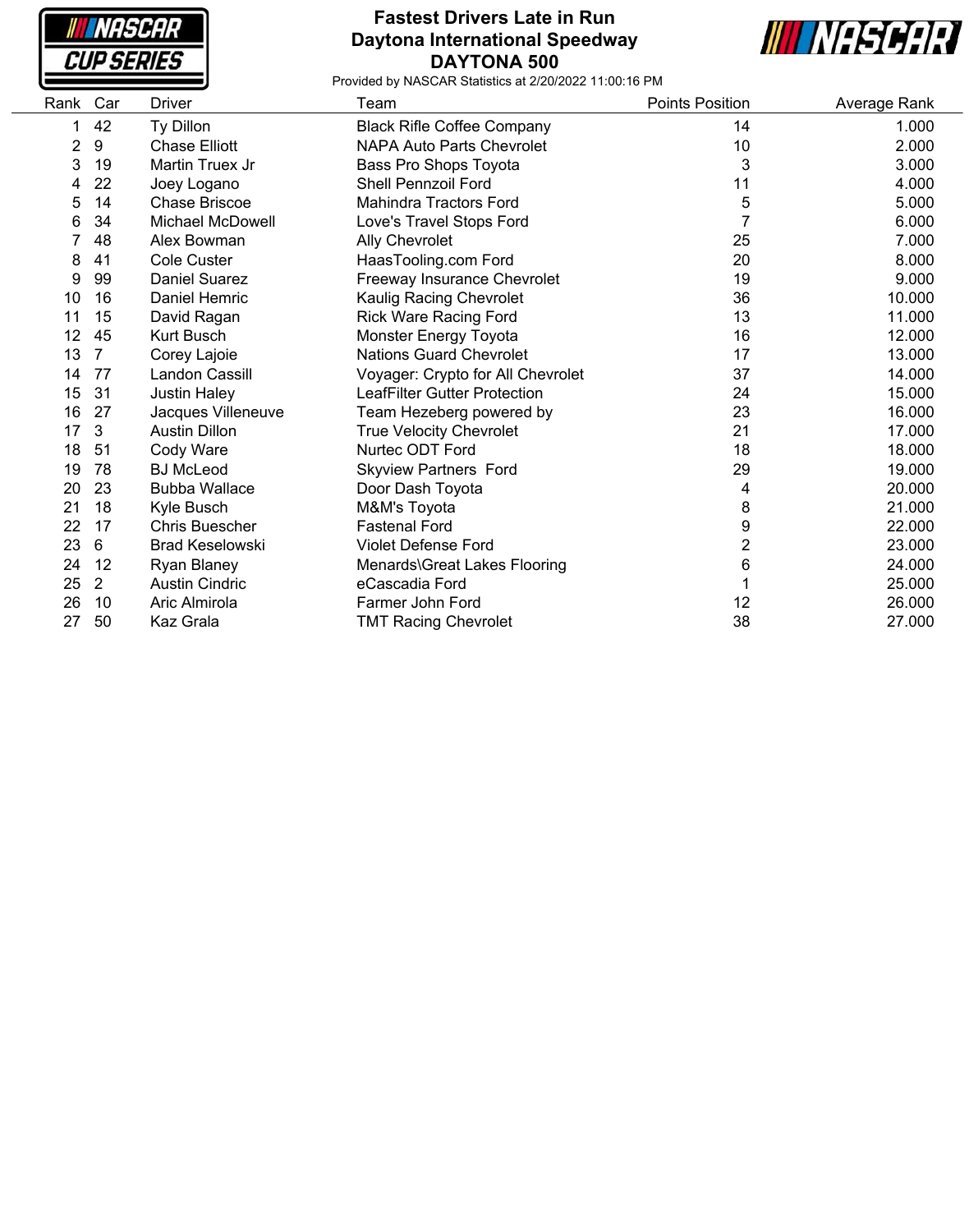**NASCAR CUP SERIES** 

# **Fastest Laps Run Daytona International Speedway DAYTONA 500**



| Rank | Car             | <b>Driver</b>          | Team                                | Avg. Finish | <b>Percent Fastest Laps</b> | <b>Fastest Laps</b>     |
|------|-----------------|------------------------|-------------------------------------|-------------|-----------------------------|-------------------------|
| 1    | 45              | Kurt Busch             | Monster Energy Toyota               | 19.0        | 6.7                         | 11                      |
| 2    | 22              | Joey Logano            | Shell Pennzoil Ford                 | 21.0        | 4.9                         | 8                       |
| 3    | 23              | <b>Bubba Wallace</b>   | Door Dash Toyota                    | 2.0         | 4.3                         | $\overline{7}$          |
| 4    | $5\phantom{.0}$ | Kyle Larson            | HendrickCars.com Chevrolet          | 32.0        | 4.3                         | 7                       |
| 5    | 16              | Daniel Hemric          | Kaulig Racing Chevrolet             | 12.0        | 4.3                         | 7                       |
| 6    | 15              | David Ragan            | <b>Rick Ware Racing Ford</b>        | 8.0         | 3.7                         | 6                       |
| 7    | 27              | Jacques Villeneuve     | Team Hezeberg powered by            | 22.0        | 3.7                         | 6                       |
| 8    | 47              | Ricky Stenhouse Jr     | Food 4 Less/ Slim Jim               | 28.0        | 3.7                         | 6                       |
| 9    | 48              | Alex Bowman            | <b>Ally Chevrolet</b>               | 24.0        | 3.7                         | 6                       |
| 10   | 43              | Erik Jones             | <b>FOCUSfactor Chevrolet</b>        | 29.0        | 3.7                         | 6                       |
| 11   | 9               | <b>Chase Elliott</b>   | <b>NAPA Auto Parts Chevrolet</b>    | 10.0        | 3.7                         | 6                       |
| 12   | 14              | <b>Chase Briscoe</b>   | <b>Mahindra Tractors Ford</b>       | 3.0         | 3.7                         | 6                       |
| 13   | 18              | Kyle Busch             | M&M's Toyota                        | 6.0         | 3.0                         | 5                       |
| 14   | 24              | William Byron          | Valvoline Chevrolet                 | 38.0        | 3.0                         | 5                       |
| 15   | 10              | Aric Almirola          | Farmer John Ford                    | 5.0         | 2.4                         | 4                       |
| 16   | 6               | <b>Brad Keselowski</b> | <b>Violet Defense Ford</b>          | 9.0         | 2.4                         | 4                       |
| 17   | 19              | Martin Truex Jr        | <b>Bass Pro Shops Toyota</b>        | 13.0        | 2.4                         | 4                       |
| 18   | 8               | <b>Tyler Reddick</b>   | <b>Guaranteed Rate Chevrolet</b>    | 35.0        | 2.4                         | 4                       |
| 19   | 99              | <b>Daniel Suarez</b>   | Freeway Insurance Chevrolet         | 18.0        | 2.4                         | 4                       |
| 20   | 51              | Cody Ware              | Nurtec ODT Ford                     | 17.0        | 2.4                         | 4                       |
| 21   | 62              | Noah Gragson           | <b>Beard Motorsports Chevrolet</b>  | 31.0        | 2.4                         | 4                       |
| 22   | $\overline{4}$  | Kevin Harvick          | <b>Busch Light Ford</b>             | 30.0        | 1.8                         | 3                       |
| 23   | 3               | <b>Austin Dillon</b>   | <b>True Velocity Chevrolet</b>      | 25.0        | 1.8                         | 3                       |
| 24   | $\overline{1}$  | Ross Chastain          | <b>Howler Head Chevrolet</b>        | 40.0        | 1.8                         | 3                       |
| 25   | 42              | Ty Dillon              | <b>Black Rifle Coffee Company</b>   | 11.0        | 1.8                         | 3                       |
| 26   | 12              | <b>Ryan Blaney</b>     | Menards\Great Lakes                 | 4.0         | 1.8                         | 3                       |
| 27   | 41              | <b>Cole Custer</b>     | HaasTooling.com Ford                | 20.0        | 1.8                         | 3                       |
| 28   | 77              | Landon Cassill         | Voyager: Crypto for All             | 15.0        | 1.2                         | $\overline{\mathbf{c}}$ |
| 29   | 34              | Michael McDowell       | Love's Travel Stops Ford            | 7.0         | 1.2                         | $\overline{\mathbf{c}}$ |
| 30   | 78              | <b>BJ</b> McLeod       | <b>Skyview Partners Ford</b>        | 27.0        | 1.2                         | $\overline{\mathbf{c}}$ |
| 31   | $\overline{7}$  | Corey Lajoie           | <b>Nations Guard Chevrolet</b>      | 14.0        | 1.2                         | $\overline{2}$          |
| 32   | 31              | <b>Justin Haley</b>    | <b>LeafFilter Gutter Protection</b> | 23.0        | 1.2                         | $\overline{c}$          |
| 33   | 38              | <b>Todd Gilliland</b>  | <b>First Phase Ford</b>             | 33.0        | 1.2                         | $\overline{c}$          |
| 34   | 44              | Greg Biffle            | NY Racing Team Chevrolet            | 36.0        | 0.6                         | 1                       |
| 35   | 11              | Denny Hamlin           | FedEx Express Toyota                | 37.0        | 0.6                         |                         |
| 36   | 17              | <b>Chris Buescher</b>  | <b>Fastenal Ford</b>                | 16.0        | 0.6                         |                         |
| 37   | 50              | Kaz Grala              | <b>TMT Racing Chevrolet</b>         | 26.0        | 0.6                         |                         |
| 38   | 21              | <b>Harrison Burton</b> | Motorcraft \ Quick Lane Ford        | 39.0        | 0.6                         | 1                       |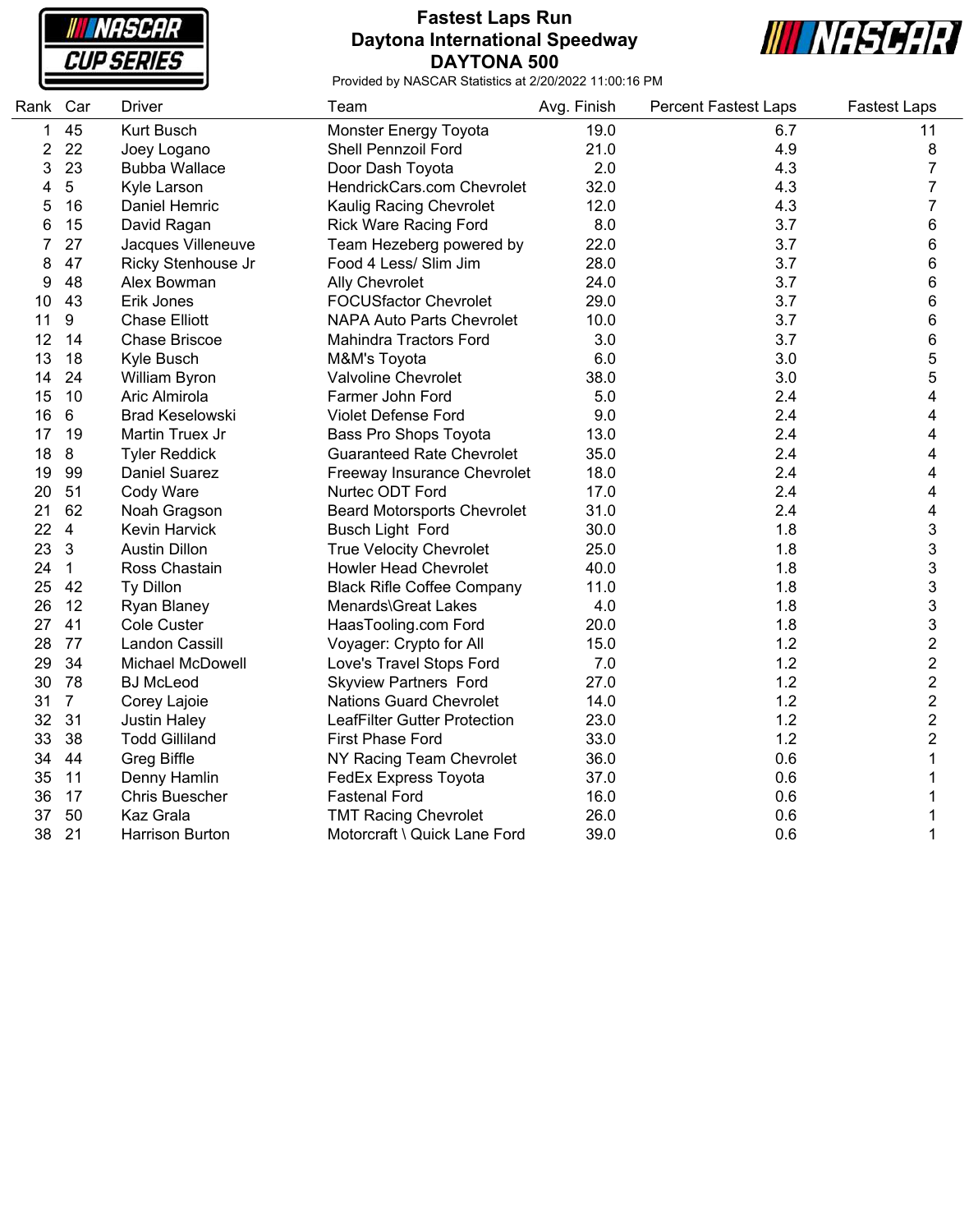

# **Fastest on Restarts Daytona International Speedway DAYTONA 500**



| Rank Car       |                 | Driver                  | Team                               | <b>Points Position</b> | Average Rank |
|----------------|-----------------|-------------------------|------------------------------------|------------------------|--------------|
| 1              | $\mathbf{1}$    | Ross Chastain           | <b>Howler Head Chevrolet</b>       | 33                     | 1.000        |
| $\overline{c}$ | 11              | Denny Hamlin            | FedEx Express Toyota               | 34                     | 2.000        |
| 3              | 24              | William Byron           | Valvoline Chevrolet                | 35                     | 3.000        |
| 4              | 21              | Harrison Burton         | Motorcraft \ Quick Lane Ford       | 31                     | 4.000        |
| 5              | 44              | <b>Greg Biffle</b>      | NY Racing Team Chevrolet           | 40                     | 5.000        |
| 6              | 8               | <b>Tyler Reddick</b>    | <b>Guaranteed Rate Chevrolet</b>   | 32                     | 6.000        |
| 7              | 62              | Noah Gragson            | <b>Beard Motorsports Chevrolet</b> | 39                     | 7.000        |
| 8              | 47              | Ricky Stenhouse Jr      | Food 4 Less/ Slim Jim Chevrolet    | 15                     | 8.000        |
| 9              | 38              | <b>Todd Gilliland</b>   | <b>First Phase Ford</b>            | 27                     | 9.000        |
| 10             | $5\,$           | Kyle Larson             | HendrickCars.com Chevrolet         | 26                     | 10.000       |
| 11             | 43              | Erik Jones              | <b>FOCUSfactor Chevrolet</b>       | 22                     | 11.000       |
| 12             | $\overline{4}$  | Kevin Harvick           | <b>Busch Light Ford</b>            | 28                     | 12.000       |
| 13             | 20              | <b>Christopher Bell</b> | SiriusXM Toyota                    | 30                     | 13.000       |
| 14             | 77              | Landon Cassill          | Voyager: Crypto for All Chevrolet  | 37                     | 14.000       |
| 15             | 16              | Daniel Hemric           | Kaulig Racing Chevrolet            | 36                     | 15.000       |
| 16             | 45              | <b>Kurt Busch</b>       | Monster Energy Toyota              | 16                     | 16.000       |
| 17             | 99              | <b>Daniel Suarez</b>    | Freeway Insurance Chevrolet        | 19                     | 17.000       |
| 18             | 9               | <b>Chase Elliott</b>    | <b>NAPA Auto Parts Chevrolet</b>   | 10                     | 18.000       |
| 19             | 18              | Kyle Busch              | M&M's Toyota                       | 8                      | 19.000       |
| 20             | 19              | Martin Truex Jr         | Bass Pro Shops Toyota              | 3                      | 20.000       |
| 21             | 42              | Ty Dillon               | <b>Black Rifle Coffee Company</b>  | 14                     | 21.000       |
| 22             | 34              | Michael McDowell        | Love's Travel Stops Ford           | $\overline{7}$         | 22.000       |
| 23             | $\overline{2}$  | <b>Austin Cindric</b>   | eCascadia Ford                     | $\mathbf 1$            | 23.000       |
| 24             | 41              | Cole Custer             | HaasTooling.com Ford               | 20                     | 24.000       |
| 25             | 23              | <b>Bubba Wallace</b>    | Door Dash Toyota                   | 4                      | 25.000       |
| 26             | 10              | Aric Almirola           | Farmer John Ford                   | 12                     | 26.000       |
| 27             | 14              | <b>Chase Briscoe</b>    | <b>Mahindra Tractors Ford</b>      | 5                      | 27.000       |
| 28             | $\overline{7}$  | Corey Lajoie            | <b>Nations Guard Chevrolet</b>     | 17                     | 28.000       |
| 29             | $6\phantom{1}6$ | <b>Brad Keselowski</b>  | Violet Defense Ford                | $\overline{2}$         | 29.000       |
| 30             | 15              | David Ragan             | <b>Rick Ware Racing Ford</b>       | 13                     | 30.000       |
| 31             | 22              | Joey Logano             | <b>Shell Pennzoil Ford</b>         | 11                     | 31.000       |
| 32             | 12              | Ryan Blaney             | Menards\Great Lakes Flooring       | $\,6\,$                | 32.000       |
| 33             | 51              | Cody Ware               | Nurtec ODT Ford                    | 18                     | 33.000       |
| 34             | 50              | Kaz Grala               | <b>TMT Racing Chevrolet</b>        | 38                     | 34.000       |
| 35             | 17              | <b>Chris Buescher</b>   | <b>Fastenal Ford</b>               | 9                      | 35.000       |
| 36             | 27              | Jacques Villeneuve      | Team Hezeberg powered by           | 23                     | 36.000       |
| 37             | 78              | <b>BJ</b> McLeod        | <b>Skyview Partners Ford</b>       | 29                     | 37.000       |
| 38             | 48              | Alex Bowman             | <b>Ally Chevrolet</b>              | 25                     | 38.000       |
| 39             | 31              | <b>Justin Haley</b>     | LeafFilter Gutter Protection       | 24                     | 39.000       |
| 40             | $\mathbf{3}$    | Austin Dillon           | <b>True Velocity Chevrolet</b>     | 21                     | 40.000       |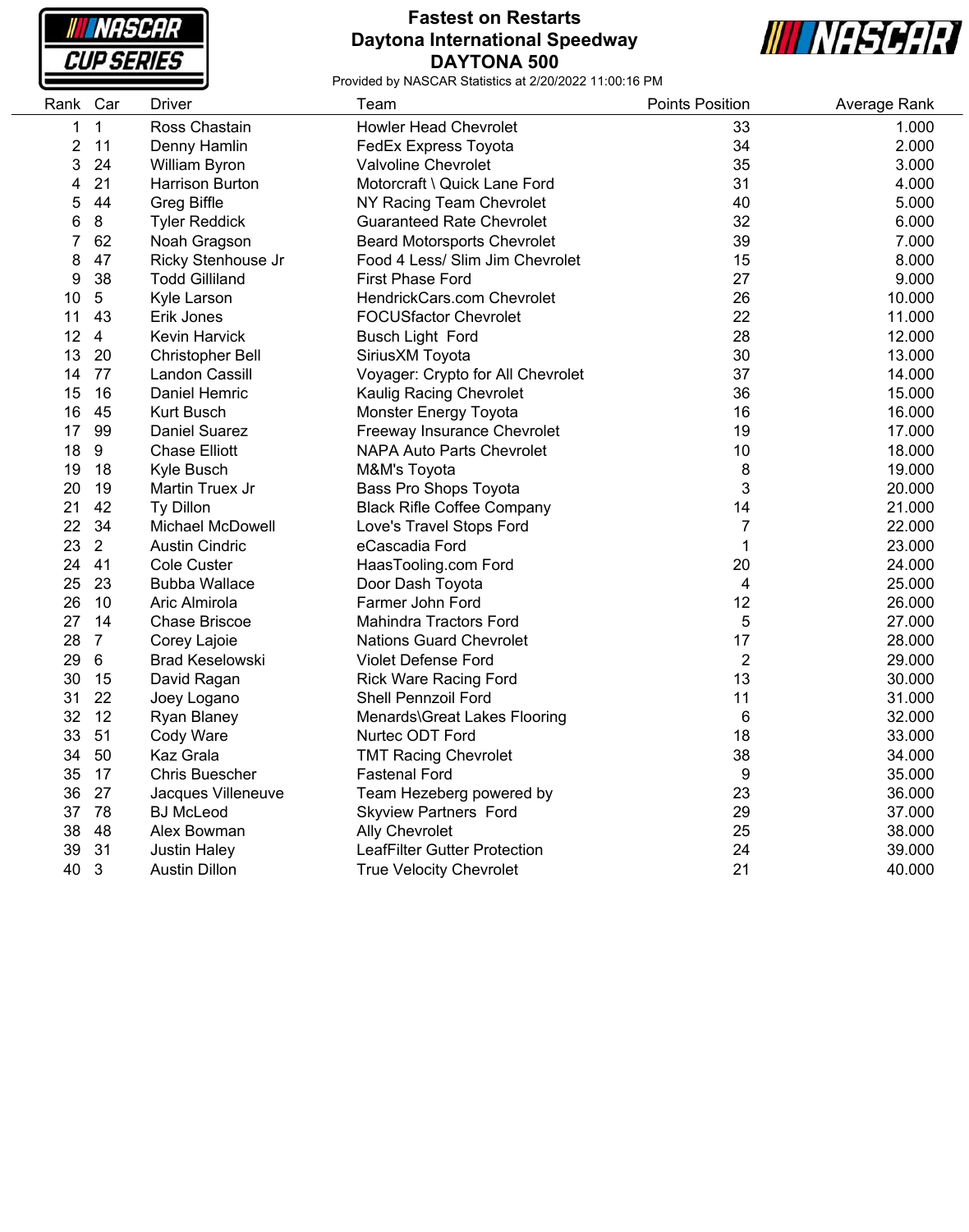

### **Green Flag Speed Daytona International Speedway DAYTONA 500**



| Rank | Car            | <b>Driver</b>          | Team                                        | <b>Points Position</b> | Avg. Rank |
|------|----------------|------------------------|---------------------------------------------|------------------------|-----------|
| 1    | 22             | Joey Logano            | <b>Shell Pennzoil Ford</b>                  | 11                     | 1.000     |
| 2    | 19             | Martin Truex Jr        | Bass Pro Shops Toyota                       | 3                      | 2.000     |
| 3    | $\overline{2}$ | <b>Austin Cindric</b>  | eCascadia Ford                              |                        | 3.000     |
| 4    | 23             | <b>Bubba Wallace</b>   | Door Dash Toyota                            | 4                      | 4.000     |
| 5    | $6\phantom{1}$ | <b>Brad Keselowski</b> | <b>Violet Defense Ford</b>                  | 2                      | 5.000     |
| 6    | 18             | Kyle Busch             | M&M's Toyota                                | 8                      | 6.000     |
|      | 17             | <b>Chris Buescher</b>  | <b>Fastenal Ford</b>                        | 9                      | 7.000     |
| 8    | 12             | Ryan Blaney            | Menards\Great Lakes Flooring Ford           | 6                      | 8.000     |
| 9    | 42             | Ty Dillon              | <b>Black Rifle Coffee Company Chevrolet</b> | 14                     | 9.000     |
| 10   | 10             | Aric Almirola          | Farmer John Ford                            | 12                     | 10.000    |
| 11   | 34             | Michael McDowell       | Love's Travel Stops Ford                    |                        | 11.000    |
| 12   | 45             | <b>Kurt Busch</b>      | Monster Energy Toyota                       | 16                     | 12.000    |
| 13   | 9              | <b>Chase Elliott</b>   | <b>NAPA Auto Parts Chevrolet</b>            | 10                     | 13.000    |
| 14   | 14             | <b>Chase Briscoe</b>   | Mahindra Tractors Ford                      | 5                      | 14.000    |
| 15   | 99             | <b>Daniel Suarez</b>   | Freeway Insurance Chevrolet                 | 19                     | 15.000    |
| 16   | 15             | David Ragan            | <b>Rick Ware Racing Ford</b>                | 13                     | 16.000    |
| 17   | 41             | <b>Cole Custer</b>     | HaasTooling.com Ford                        | 20                     | 17.000    |
| 18   | 48             | Alex Bowman            | Ally Chevrolet                              | 25                     | 18.000    |
| 19   | 7              | Corey Lajoie           | Nations Guard Chevrolet                     | 17                     | 19.000    |
| 20   | 16             | Daniel Hemric          | Kaulig Racing Chevrolet                     | 36                     | 20.000    |
| 21   | 51             | Cody Ware              | Nurtec ODT Ford                             | 18                     | 21.000    |
| 22   | 77             | Landon Cassill         | Voyager: Crypto for All Chevrolet           | 37                     | 22.000    |
| 23   | 31             | <b>Justin Haley</b>    | LeafFilter Gutter Protection Chevrolet      | 24                     | 23.000    |
| 24   | 27             | Jacques Villeneuve     | Team Hezeberg powered by Reaume             | 23                     | 24.000    |
| 25   | 50             | Kaz Grala              | <b>TMT Racing Chevrolet</b>                 | 38                     | 25.000    |
| 26   | 3              | <b>Austin Dillon</b>   | <b>True Velocity Chevrolet</b>              | 21                     | 26.000    |
| 27   | 78             | <b>BJ McLeod</b>       | <b>Skyview Partners Ford</b>                | 29                     | 27.000    |
|      |                |                        |                                             |                        |           |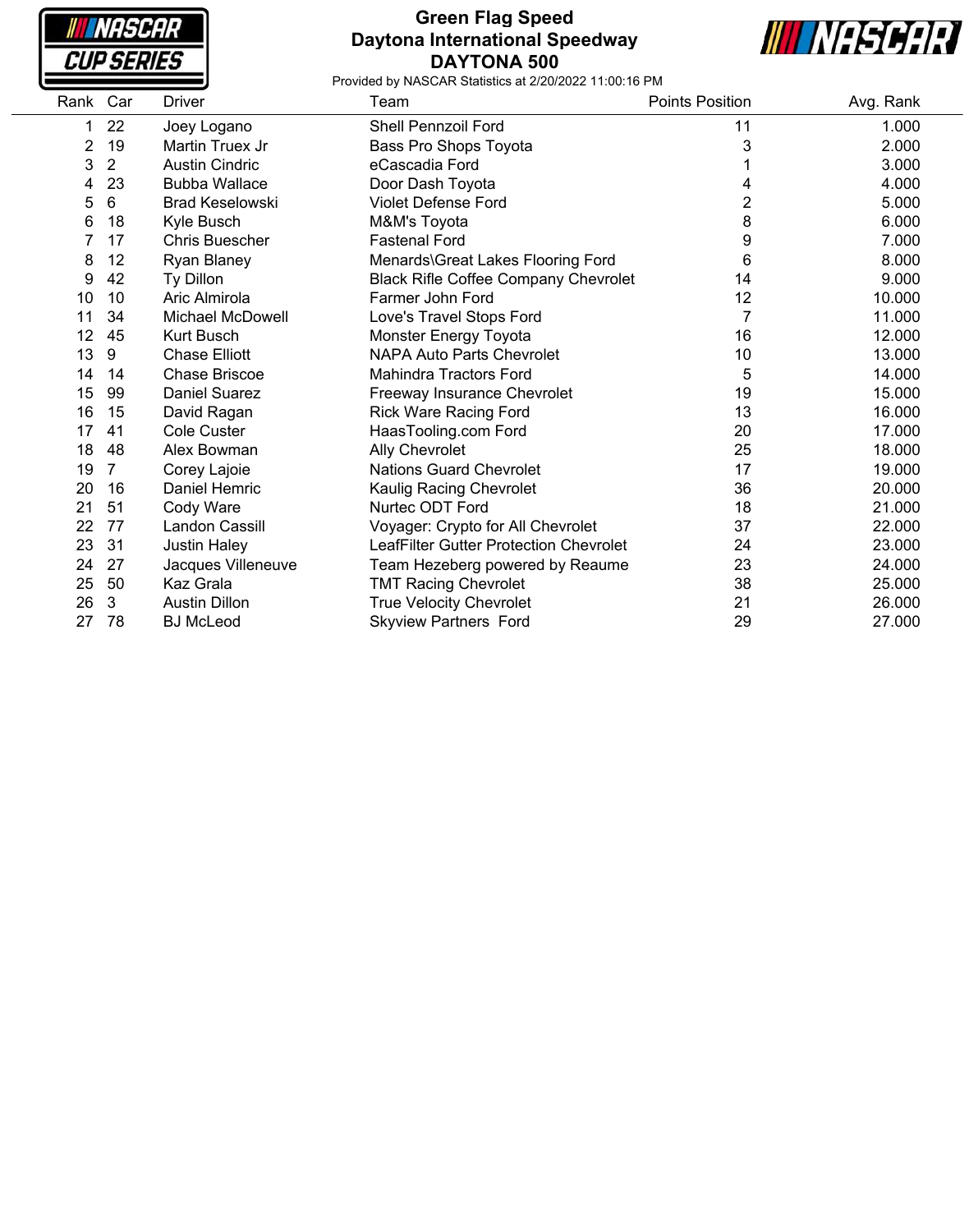**NASCAR CUP SERIES** 

# **Laps in Top 15 Daytona International Speedway DAYTONA 500**



| Rank Car |                | <b>Driver</b>           | Team                                | Percent Laps in Top 15 | Laps in Top 15          |
|----------|----------------|-------------------------|-------------------------------------|------------------------|-------------------------|
| 1        | 6              | <b>Brad Keselowski</b>  | Violet Defense Ford                 | 98.5                   | 198                     |
| 2        | $\overline{2}$ | <b>Austin Cindric</b>   | eCascadia Ford                      | 87.6                   | 176                     |
| 3        | 12             | Ryan Blaney             | Menards\Great Lakes                 | 87.1                   | 175                     |
| 4        | 17             | <b>Chris Buescher</b>   | <b>Fastenal Ford</b>                | 86.1                   | 173                     |
| 5        | 47             | Ricky Stenhouse Jr      | Food 4 Less/ Slim Jim               | 76.1                   | 153                     |
| 6        | 5              | Kyle Larson             | HendrickCars.com Chevrolet          | 74.1                   | 149                     |
|          | 23             | <b>Bubba Wallace</b>    | Door Dash Toyota                    | 72.1                   | 145                     |
| 8        | 34             | <b>Michael McDowell</b> | Love's Travel Stops Ford            | 71.6                   | 144                     |
| 9        | 19             | Martin Truex Jr         | Bass Pro Shops Toyota               | 71.1                   | 143                     |
| 10       | 38             | <b>Todd Gilliland</b>   | <b>First Phase Ford</b>             | 66.7                   | 134                     |
| 11       | 18             | Kyle Busch              | M&M's Toyota                        | 62.2                   | 125                     |
| 12       | 43             | Erik Jones              | <b>FOCUSfactor Chevrolet</b>        | 62.2                   | 125                     |
| 13       | $\overline{4}$ | <b>Kevin Harvick</b>    | Busch Light Ford                    | 61.2                   | 123                     |
| 14       | 10             | Aric Almirola           | Farmer John Ford                    | 51.7                   | 104                     |
| 15       | 42             | Ty Dillon               | <b>Black Rifle Coffee Company</b>   | 50.7                   | 102                     |
| 16       | 9              | <b>Chase Elliott</b>    | <b>NAPA Auto Parts Chevrolet</b>    | 46.3                   | 93                      |
| 17       | 14             | <b>Chase Briscoe</b>    | <b>Mahindra Tractors Ford</b>       | 43.8                   | 88                      |
| 18       | 45             | Kurt Busch              | Monster Energy Toyota               | 39.8                   | 80                      |
| 19       | 22             | Joey Logano             | Shell Pennzoil Ford                 | 39.8                   | 80                      |
| 20       | 62             | Noah Gragson            | <b>Beard Motorsports Chevrolet</b>  | 36.8                   | 74                      |
| 21       | 20             | <b>Christopher Bell</b> | SiriusXM Toyota                     | 30.8                   | 62                      |
| 22       | 8              | <b>Tyler Reddick</b>    | <b>Guaranteed Rate Chevrolet</b>    | 27.9                   | 56                      |
| 23       | 41             | <b>Cole Custer</b>      | HaasTooling.com Ford                | 23.4                   | 47                      |
| 24       | 11             | Denny Hamlin            | FedEx Express Toyota                | 19.4                   | 39                      |
| 25       | 21             | <b>Harrison Burton</b>  | Motorcraft \ Quick Lane Ford        | 18.9                   | 38                      |
| 26       | 48             | Alex Bowman             | <b>Ally Chevrolet</b>               | 16.9                   | 34                      |
| 27       | 99             | <b>Daniel Suarez</b>    | Freeway Insurance Chevrolet         | 14.9                   | 30                      |
| 28       | 24             | William Byron           | Valvoline Chevrolet                 | 14.4                   | 29                      |
| 29       | $\mathbf{1}$   | Ross Chastain           | <b>Howler Head Chevrolet</b>        | 13.4                   | 27                      |
| 30       | 16             | Daniel Hemric           | Kaulig Racing Chevrolet             | 10.0                   | 20                      |
| 31       | 15             | David Ragan             | <b>Rick Ware Racing Ford</b>        | 9.0                    | 18                      |
| 32       | $\mathbf{3}$   | <b>Austin Dillon</b>    | <b>True Velocity Chevrolet</b>      | 5.0                    | 10                      |
| 33       | 77             | Landon Cassill          | Voyager: Crypto for All             | 4.0                    | 8                       |
| 34       | $\overline{7}$ | Corey Lajoie            | <b>Nations Guard Chevrolet</b>      | 3.5                    | 7                       |
| 35       | 27             | Jacques Villeneuve      | Team Hezeberg powered by            | 1.0                    | $\overline{\mathbf{c}}$ |
| 36       | 78             | <b>BJ</b> McLeod        | <b>Skyview Partners Ford</b>        | 1.0                    | $\overline{\mathbf{c}}$ |
| 37       | 31             | <b>Justin Haley</b>     | <b>LeafFilter Gutter Protection</b> | 1.0                    | $\overline{2}$          |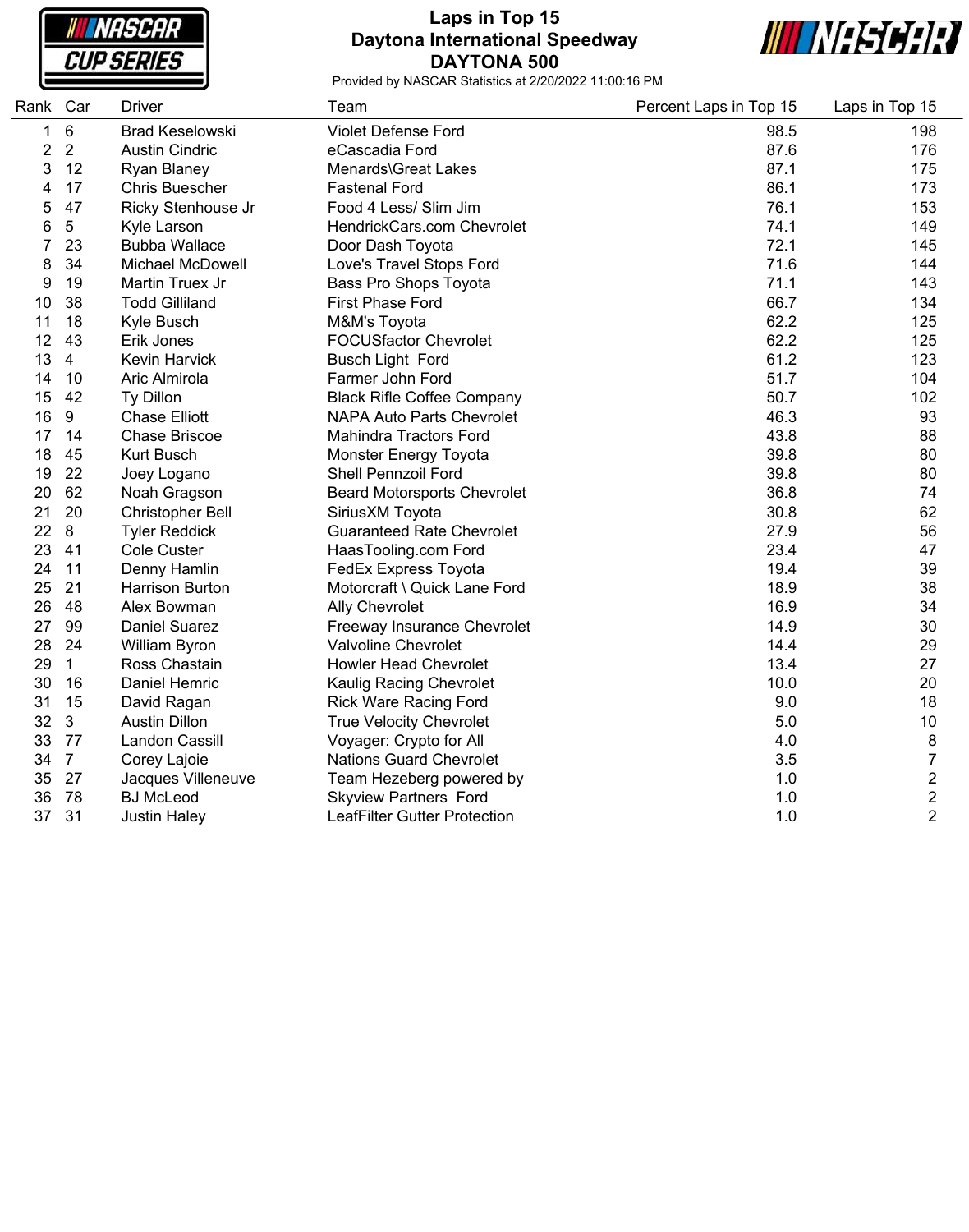

# **Laps Led Daytona International Speedway DAYTONA 500**



| Rank Car     | <b>Driver</b>          | Team                           | Percent Laps Led | Laps Led |  |
|--------------|------------------------|--------------------------------|------------------|----------|--|
| - 6          | <b>Brad Keselowski</b> | Violet Defense Ford            | 33.3             | 67       |  |
| 2 12         | Ryan Blaney            | Menards\Great Lakes            | 17.9             | 36       |  |
| -18          | Kyle Busch             | M&M's Toyota                   | 13.9             | 28       |  |
| 4 2          | <b>Austin Cindric</b>  | eCascadia Ford                 | 10.4             | 21       |  |
| -47          | Ricky Stenhouse Jr     | Food 4 Less/ Slim Jim          | 8.0              | 16       |  |
| -23          | <b>Bubba Wallace</b>   | Door Dash Toyota               | 6.0              | 12       |  |
| 19           | Martin Truex Jr        | Bass Pro Shops Toyota          | 5.5              | 11       |  |
| -43          | Erik Jones             | <b>FOCUSfactor Chevrolet</b>   | 1.5              |          |  |
| -21          | Harrison Burton        | Motorcraft \ Quick Lane Ford   | 1.5              |          |  |
| -22          | Joey Logano            | Shell Pennzoil Ford            | 0.5              |          |  |
| $11 \quad 3$ | Austin Dillon          | <b>True Velocity Chevrolet</b> | 0.5              |          |  |
| $12 \quad 5$ | Kyle Larson            | HendrickCars.com Chevrolet     | 0.5              |          |  |
| -24          | William Byron          | Valvoline Chevrolet            | 0.5              |          |  |
|              |                        |                                |                  |          |  |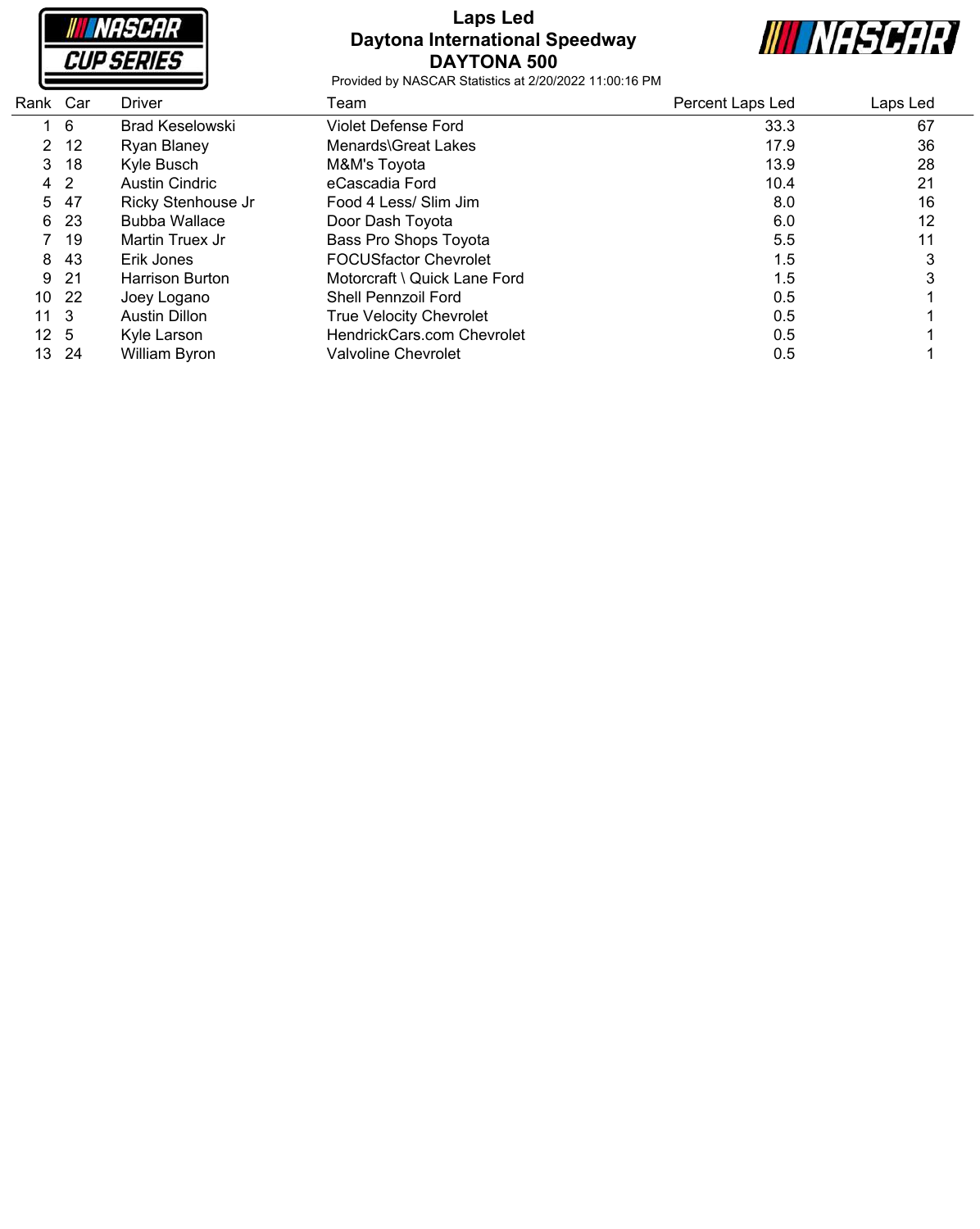

# **Miles Leaders Daytona International Speedway DAYTONA 500**

**III NASCAR** 

| Rank Car        |      | <b>Driver</b>          | Team                           | <b>Miles</b> |
|-----------------|------|------------------------|--------------------------------|--------------|
|                 | - 6  | <b>Brad Keselowski</b> | Violet Defense Ford            | 167.50       |
|                 | 2 12 | Ryan Blaney            | Menards\Great Lakes            | 90.00        |
|                 | 3 18 | Kyle Busch             | M&M's Toyota                   | 70.00        |
| 4               | -2   | <b>Austin Cindric</b>  | eCascadia Ford                 | 52.50        |
|                 | 5 47 | Ricky Stenhouse Jr     | Food 4 Less/ Slim Jim          | 40.00        |
| 6               | -23  | <b>Bubba Wallace</b>   | Door Dash Toyota               | 30.00        |
|                 | -19  | Martin Truex Jr        | Bass Pro Shops Toyota          | 27.50        |
| 8               | 43   | Erik Jones             | <b>FOCUSfactor Chevrolet</b>   | 7.50         |
| 9               | 21   | Harrison Burton        | Motorcraft \ Quick Lane Ford   | 7.50         |
| 10 <sub>5</sub> |      | Kyle Larson            | HendrickCars.com Chevrolet     | 2.50         |
| 11              | -22  | Joey Logano            | <b>Shell Pennzoil Ford</b>     | 2.50         |
| 12 <sub>3</sub> |      | Austin Dillon          | <b>True Velocity Chevrolet</b> | 2.50         |
| 13              | -24  | <b>William Byron</b>   | <b>Valvoline Chevrolet</b>     | 2.50         |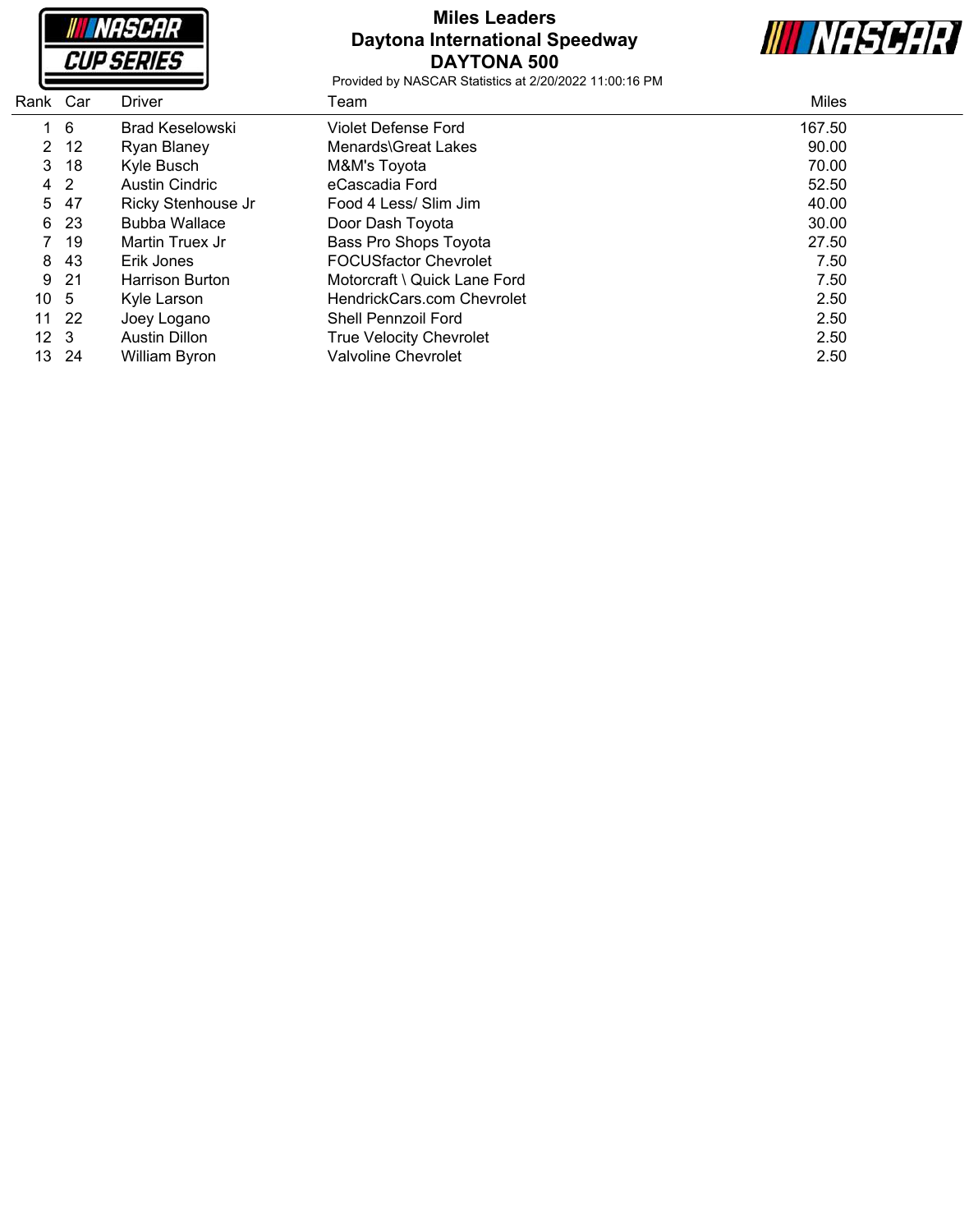

### **Percentage of Laps Run On Lead Lap Daytona International Speedway DAYTONA 500**



| Rank | Car              | Driver                  | Team                               | Percentage | On Lead Lap | <b>Total Laps</b> |
|------|------------------|-------------------------|------------------------------------|------------|-------------|-------------------|
| 1    | 10               | Aric Almirola           | Farmer John Ford                   | 100.00     | 201         | 201               |
| 2    | 18               | Kyle Busch              | M&M's Toyota                       | 100.00     | 201         | 201               |
| 3    | 6                | <b>Brad Keselowski</b>  | Violet Defense Ford                | 100.00     | 201         | 201               |
| 4    | 19               | Martin Truex Jr         | Bass Pro Shops Toyota              | 100.00     | 201         | 201               |
| 5    | 34               | Michael McDowell        | Love's Travel Stops Ford           | 100.00     | 201         | 201               |
| 6    | 42               | Ty Dillon               | <b>Black Rifle Coffee Company</b>  | 100.00     | 201         | 201               |
| 7    | 12               | <b>Ryan Blaney</b>      | Menards\Great Lakes                | 100.00     | 201         | 201               |
| 8    | 23               | <b>Bubba Wallace</b>    | Door Dash Toyota                   | 100.00     | 201         | 201               |
| 9    | $\boldsymbol{9}$ | <b>Chase Elliott</b>    | <b>NAPA Auto Parts Chevrolet</b>   | 100.00     | 201         | 201               |
| 10   | $\overline{2}$   | <b>Austin Cindric</b>   | eCascadia Ford                     | 100.00     | 201         | 201               |
| 11   | 14               | Chase Briscoe           | <b>Mahindra Tractors Ford</b>      | 100.00     | 201         | 201               |
| 12   | 17               | <b>Chris Buescher</b>   | <b>Fastenal Ford</b>               | 97.01      | 195         | 201               |
| 13   | 47               | Ricky Stenhouse Jr      | Food 4 Less/ Slim Jim              | 96.52      | 194         | 201               |
| 14   | $\overline{4}$   | Kevin Harvick           | <b>Busch Light Ford</b>            | 95.02      | 191         | 201               |
| 15   | 43               | Erik Jones              | <b>FOCUSfactor Chevrolet</b>       | 95.02      | 191         | 201               |
| 16   | 5                | Kyle Larson             | HendrickCars.com Chevrolet         | 94.53      | 190         | 201               |
| 17   | 62               | Noah Gragson            | <b>Beard Motorsports Chevrolet</b> | 94.53      | 190         | 201               |
| 18   | 38               | <b>Todd Gilliland</b>   | First Phase Ford                   | 94.53      | 190         | 201               |
| 19   | 45               | <b>Kurt Busch</b>       | Monster Energy Toyota              | 75.12      | 151         | 201               |
| 20   | 8                | <b>Tyler Reddick</b>    | <b>Guaranteed Rate Chevrolet</b>   | 75.12      | 151         | 201               |
| 21   | 22               | Joey Logano             | Shell Pennzoil Ford                | 74.63      | 150         | 201               |
| 22   | 15               | David Ragan             | <b>Rick Ware Racing Ford</b>       | 73.63      | 148         | 201               |
| 23   | $\overline{7}$   | Corey Lajoie            | <b>Nations Guard Chevrolet</b>     | 72.64      | 146         | 201               |
| 24   | 99               | Daniel Suarez           | Freeway Insurance Chevrolet        | 62.69      | 126         | 201               |
| 25   | 51               | Cody Ware               | Nurtec ODT Ford                    | 61.69      | 124         | 201               |
| 26   | 16               | Daniel Hemric           | Kaulig Racing Chevrolet            | 60.70      | 122         | 201               |
| 27   | 77               | Landon Cassill          | Voyager: Crypto for All            | 59.20      | 119         | 201               |
| 28   | 41               | Cole Custer             | HaasTooling.com Ford               | 56.72      | 114         | 201               |
| 29   | $\mathbf{3}$     | <b>Austin Dillon</b>    | <b>True Velocity Chevrolet</b>     | 51.74      | 104         | 201               |
| 30   | 78               | <b>BJ</b> McLeod        | <b>Skyview Partners Ford</b>       | 42.79      | 86          | 201               |
| 31   | 27               | Jacques Villeneuve      | Team Hezeberg powered by           | 32.84      | 66          | 201               |
| 32   | 20               | <b>Christopher Bell</b> | SiriusXM Toyota                    | 31.84      | 64          | 201               |
| 33   | 11               | Denny Hamlin            | FedEx Express Toyota               | 31.34      | 63          | 201               |
| 34   | $\mathbf{1}$     | Ross Chastain           | <b>Howler Head Chevrolet</b>       | 30.85      | 62          | 201               |
| 35   | 48               | Alex Bowman             | <b>Ally Chevrolet</b>              | 30.85      | 62          | 201               |
| 36   | 24               | <b>William Byron</b>    | Valvoline Chevrolet                | 30.85      | 62          | 201               |
| 37   | 21               | Harrison Burton         | Motorcraft \ Quick Lane Ford       | 30.85      | 62          | 201               |
| 38   | 31               | <b>Justin Haley</b>     | LeafFilter Gutter Protection       | 26.37      | 53          | 201               |
| 39   | 50               | Kaz Grala               | <b>TMT Racing Chevrolet</b>        | 17.91      | 36          | 201               |
| 40   | 44               | Greg Biffle             | NY Racing Team Chevrolet           | 12.44      | 25          | 201               |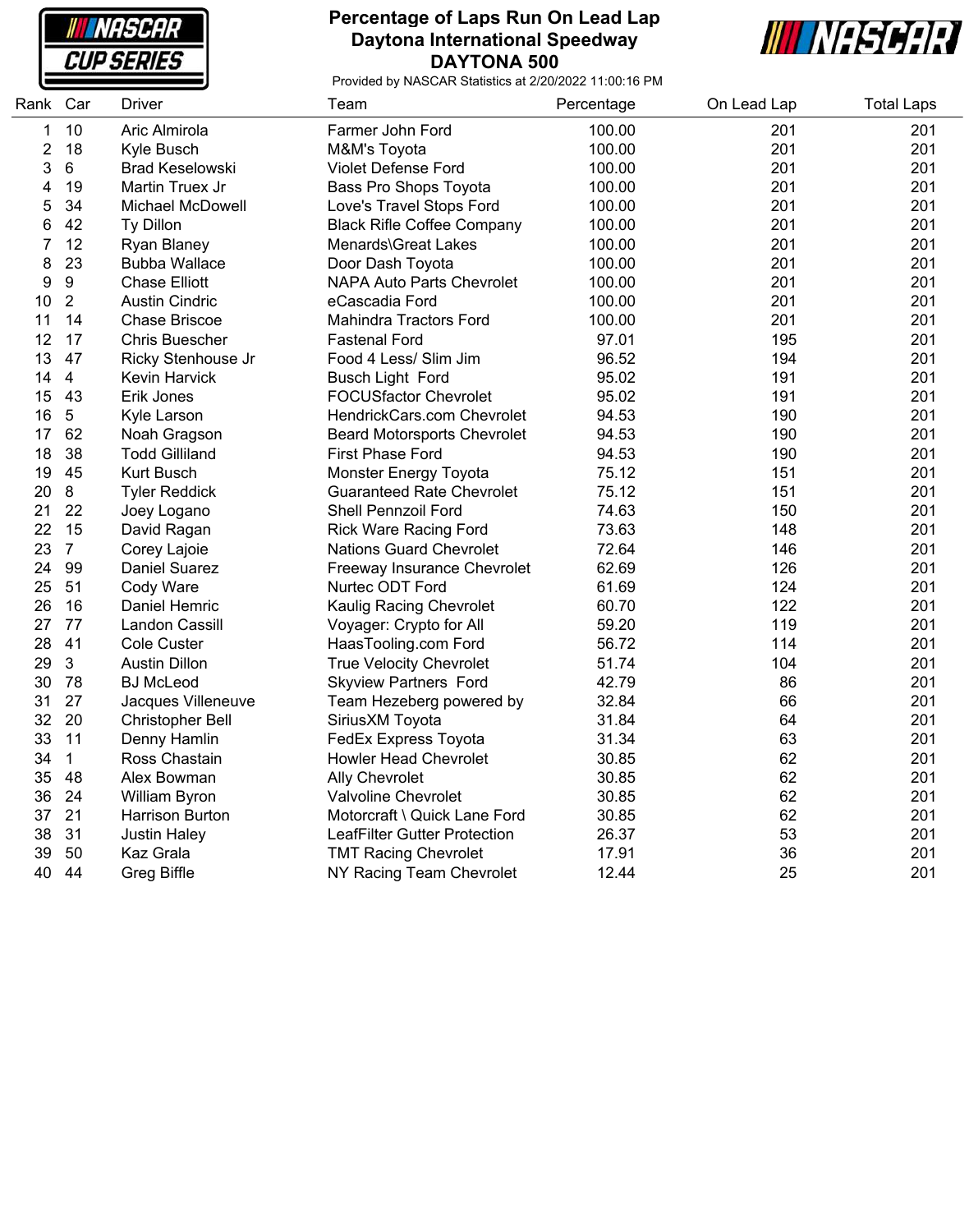**NASCAR CUP SERIES** 

# **Quality Passes Daytona International Speedway DAYTONA 500**



| Rank Car |    | Driver                  | Team                                | <b>Quality Passes</b> |
|----------|----|-------------------------|-------------------------------------|-----------------------|
| 1        | 19 | Martin Truex Jr         | Bass Pro Shops Toyota               | 192                   |
| 2        | 47 | Ricky Stenhouse Jr      | Food 4 Less/ Slim Jim               | 192                   |
| 3        | 23 | <b>Bubba Wallace</b>    | Door Dash Toyota                    | 191                   |
| 4        | 5  | Kyle Larson             | HendrickCars.com Chevrolet          | 184                   |
| 5        | 18 | Kyle Busch              | M&M's Toyota                        | 182                   |
| 6        | 34 | <b>Michael McDowell</b> | Love's Travel Stops Ford            | 160                   |
|          | 6  | <b>Brad Keselowski</b>  | <b>Violet Defense Ford</b>          | 148                   |
| 8        | 43 | Erik Jones              | <b>FOCUSfactor Chevrolet</b>        | 138                   |
| 9        | 17 | <b>Chris Buescher</b>   | <b>Fastenal Ford</b>                | 136                   |
| 10       | 12 | <b>Ryan Blaney</b>      | Menards\Great Lakes                 | 134                   |
| 11       | 9  | <b>Chase Elliott</b>    | <b>NAPA Auto Parts Chevrolet</b>    | 131                   |
| 12       | 2  | <b>Austin Cindric</b>   | eCascadia Ford                      | 125                   |
| 13       | 38 | <b>Todd Gilliland</b>   | <b>First Phase Ford</b>             | 120                   |
| 14       | 45 | <b>Kurt Busch</b>       | Monster Energy Toyota               | 116                   |
| 15       | 20 | Christopher Bell        | SiriusXM Toyota                     | 102                   |
| 16       | 10 | Aric Almirola           | Farmer John Ford                    | 97                    |
| 17       | 4  | <b>Kevin Harvick</b>    | <b>Busch Light Ford</b>             | 96                    |
| 18       | 22 | Joey Logano             | Shell Pennzoil Ford                 | 79                    |
| 19       | 48 | Alex Bowman             | <b>Ally Chevrolet</b>               | 73                    |
| 20       | 8  | <b>Tyler Reddick</b>    | <b>Guaranteed Rate Chevrolet</b>    | 70                    |
| 21       | 14 | <b>Chase Briscoe</b>    | <b>Mahindra Tractors Ford</b>       | 70                    |
| 22       | 21 | <b>Harrison Burton</b>  | Motorcraft \ Quick Lane Ford        | 68                    |
| 23       | 99 | <b>Daniel Suarez</b>    | Freeway Insurance Chevrolet         | 65                    |
| 24       | 42 | Ty Dillon               | <b>Black Rifle Coffee Company</b>   | 62                    |
| 25       | 11 | Denny Hamlin            | <b>FedEx Express Toyota</b>         | 59                    |
| 26       | 1  | Ross Chastain           | <b>Howler Head Chevrolet</b>        | 56                    |
| 27       | 62 | Noah Gragson            | <b>Beard Motorsports Chevrolet</b>  | 45                    |
| 28       | 24 | William Byron           | Valvoline Chevrolet                 | 44                    |
| 29       | 16 | Daniel Hemric           | Kaulig Racing Chevrolet             | 28                    |
| 30       | 41 | <b>Cole Custer</b>      | HaasTooling.com Ford                | 22                    |
| 31       | 3  | <b>Austin Dillon</b>    | <b>True Velocity Chevrolet</b>      | 14                    |
| 32       | 15 | David Ragan             | <b>Rick Ware Racing Ford</b>        | 8                     |
| 33       | 31 | <b>Justin Haley</b>     | <b>LeafFilter Gutter Protection</b> | 4                     |
| 34       | 77 | Landon Cassill          | Voyager: Crypto for All             | $\overline{2}$        |